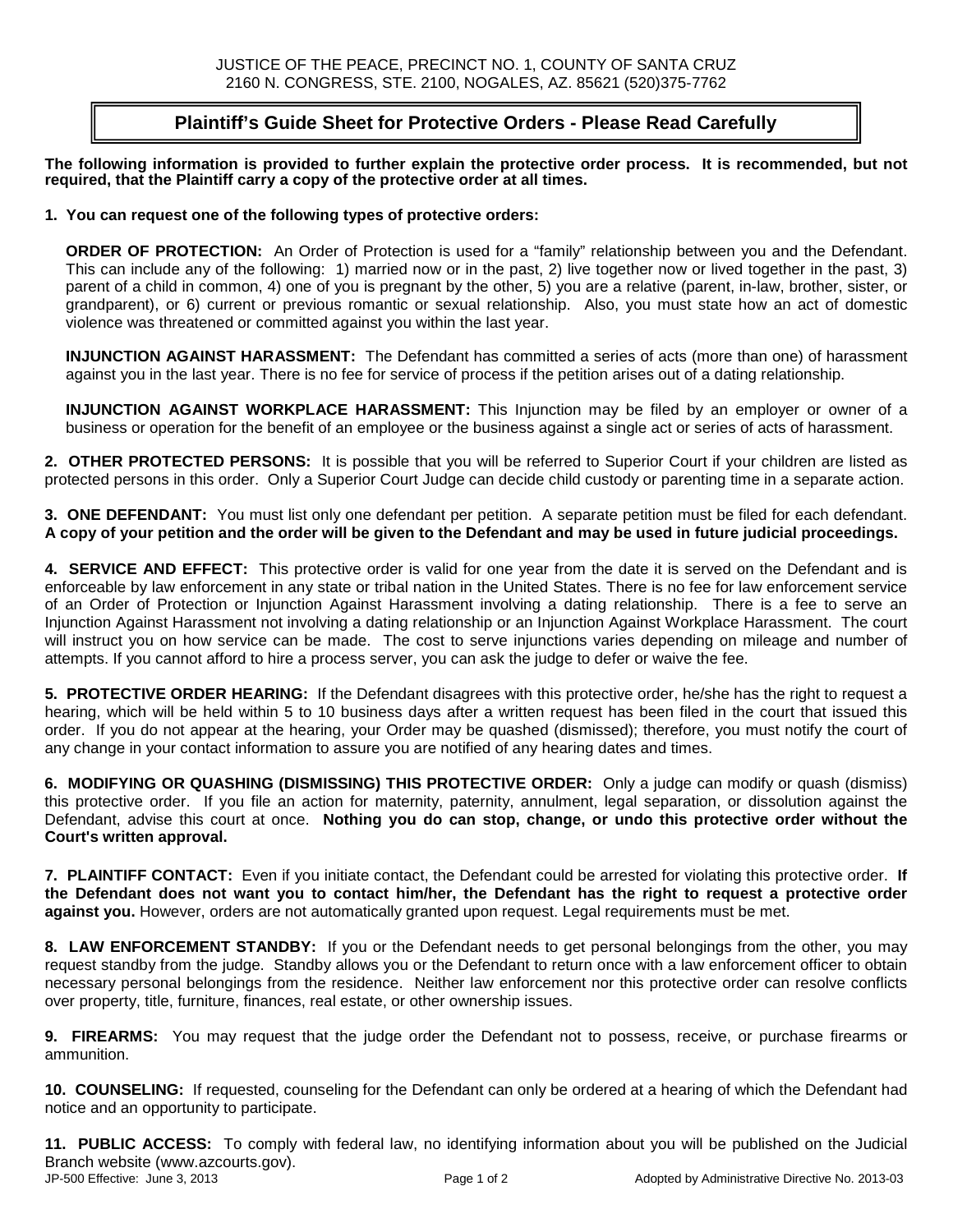#### JUSTICE OF THE PEACE, PRECINCT NO. 1, COUNTY OF SANTA CRUZ 2160 N. CONGRESS, STE. 2100, NOGALES, AZ. 85621 (520)375-7762

| Case No.                                                                                                                                                                                                                                                                                                                                                                                                                                                                                                                                                                          |                                                                              |                                                                                                                                                                                        |  |  |  |
|-----------------------------------------------------------------------------------------------------------------------------------------------------------------------------------------------------------------------------------------------------------------------------------------------------------------------------------------------------------------------------------------------------------------------------------------------------------------------------------------------------------------------------------------------------------------------------------|------------------------------------------------------------------------------|----------------------------------------------------------------------------------------------------------------------------------------------------------------------------------------|--|--|--|
|                                                                                                                                                                                                                                                                                                                                                                                                                                                                                                                                                                                   | <b>Plaintiff's Guide Sheet for Protective Orders - Please Read Carefully</b> |                                                                                                                                                                                        |  |  |  |
| PRINT ALL INFORMATION ON THIS FORM AND ON THE PETITION.                                                                                                                                                                                                                                                                                                                                                                                                                                                                                                                           |                                                                              |                                                                                                                                                                                        |  |  |  |
| <b>Your Name</b>                                                                                                                                                                                                                                                                                                                                                                                                                                                                                                                                                                  | Your Address                                                                 |                                                                                                                                                                                        |  |  |  |
| Your Daytime Telephone Number                                                                                                                                                                                                                                                                                                                                                                                                                                                                                                                                                     | City, State, ZIP                                                             | Date of Birth                                                                                                                                                                          |  |  |  |
|                                                                                                                                                                                                                                                                                                                                                                                                                                                                                                                                                                                   |                                                                              |                                                                                                                                                                                        |  |  |  |
| You may ask the Court to keep your address confidential if the defendant does not know where you live or work.<br>If checked, the following addresses will be restricted and will not appear on the petition served on the defendant:<br>Restrict: $\vert$ home address $\vert$ work address<br>Your relationship to the defendant is: (Choose only the FIRST category that applies to your relationship to the defendant.)<br>married now or in the past<br>live together now or lived together in the past<br>parent of a child in common<br>one party is pregnant by the other | $\vert$ other address<br>other                                               | school address<br>relative (parent, in-law, brother, sister, grandparent)<br>romantic or sexual relationship (current or previous)<br>dating but not a romantic or sexual relationship |  |  |  |
| Defendant's Name                                                                                                                                                                                                                                                                                                                                                                                                                                                                                                                                                                  | Defendant's Address                                                          |                                                                                                                                                                                        |  |  |  |
| Defendant's Daytime Telephone Number                                                                                                                                                                                                                                                                                                                                                                                                                                                                                                                                              | City, State, ZIP                                                             |                                                                                                                                                                                        |  |  |  |
| <b>DEFENDANT IDENTIFIERS</b>                                                                                                                                                                                                                                                                                                                                                                                                                                                                                                                                                      |                                                                              | J ODDEDO OF BROTECTION                                                                                                                                                                 |  |  |  |

Please provide all information below to the best of your knowledge. If you do not know the Defendant's date of birth, an estimated date of birth is acceptable. Please indicate the date of birth is an estimate by checking the "Est." box below.

| <b>SEX</b>                   | <b>RACE</b> | <b>DOB</b>            |              | Est. | HT              | WT |
|------------------------------|-------------|-----------------------|--------------|------|-----------------|----|
|                              |             |                       |              |      |                 |    |
| <b>EYES</b>                  | <b>HAIR</b> | <b>SOC SEC NUMBER</b> |              |      |                 |    |
|                              |             |                       |              |      |                 |    |
| <b>DRIVER'S LICENSE</b><br># |             |                       | <b>STATE</b> |      | <b>EXP DATE</b> |    |
|                              |             |                       |              |      |                 |    |

**ANIMALS and ORDERS OF PROTECTION** – If you are requesting an Order of Protection to protect yourself, you may also ask the court to grant you the custody, care, and control of any animal owned by you, the defendant, or a minor child living in your household if you believe that the defendant is a danger to the animals. (A.R.S.  $§$  13-3602(G)(7)) If you are asking the court to include animals on an Order of Protection, please write your request on Line 9 of the Petition.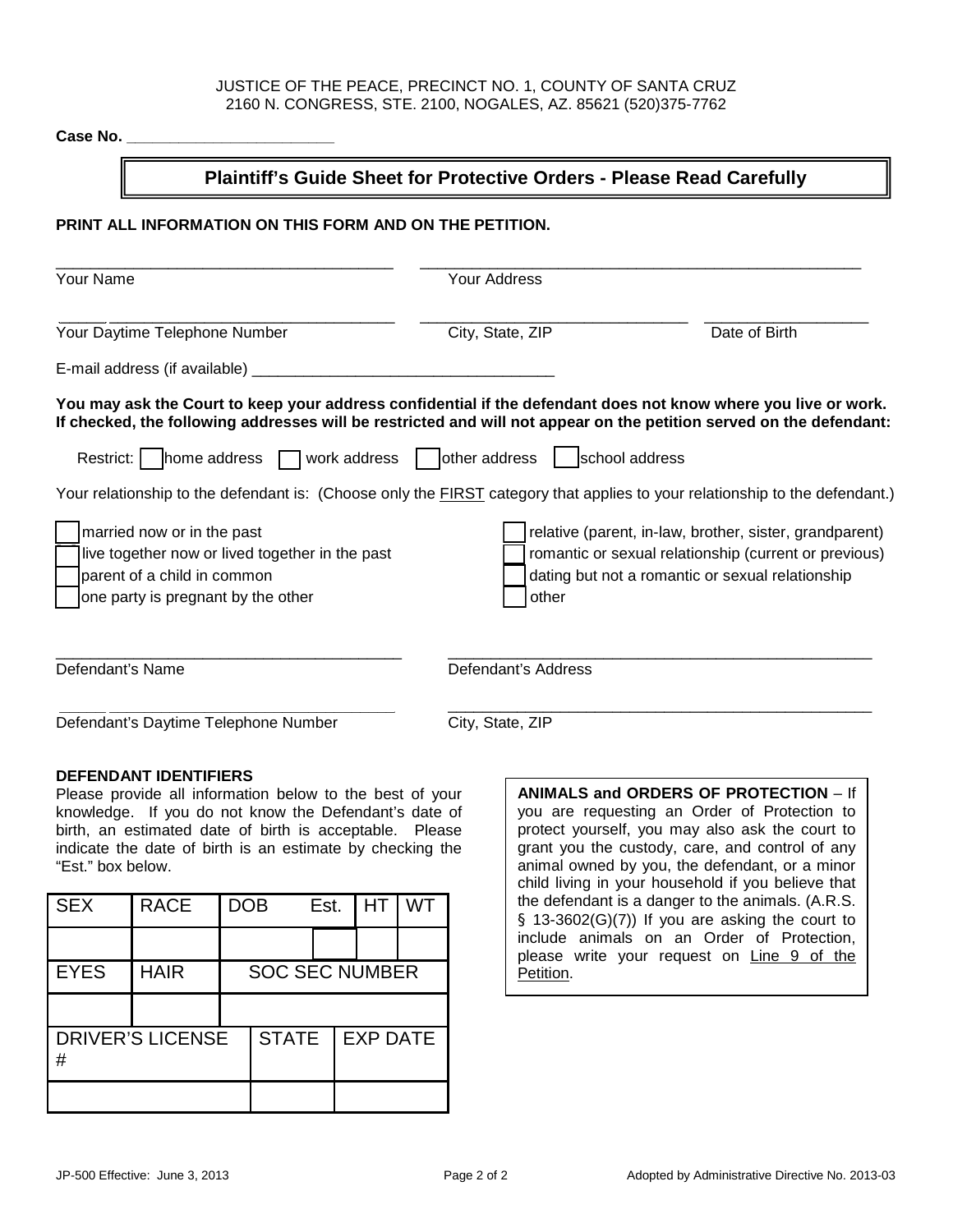### JUSTICE OF THE PEACE, PRECINCT NO. 1, COUNTY OF SANTA CRUZ 2160 N. CONGRESS, STE. 2100, NOGALES, AZ. 85621 (520)375-7762

|                                                                 |                              | Case No.                                                                                   |
|-----------------------------------------------------------------|------------------------------|--------------------------------------------------------------------------------------------|
| <b>Plaintiff / Plaintiff Employer</b><br>(Work Injunction ONLY) | <b>Defendant</b>             | This is not a court order.                                                                 |
| <b>Birth Date:</b>                                              | Address                      | <b>PETITION for</b>                                                                        |
| Agent's Name<br>Work Injunction ONLY)                           | City, State, Zip Code, Phone | <b>Order of Protection</b><br>Injunction Against Harassment<br><b>Workplace Injunction</b> |

### **DIRECTIONS: Please read the Plaintiff's Guide Sheet before filling out this form.**

|  | Defendant/Plaintiff Relationship: Married now or in the past Live together now or lived together in the past |
|--|--------------------------------------------------------------------------------------------------------------|
|  | Child in common One of us pregnant by the other Related (parent, in-law, brother, sister or grandparent)     |
|  | Romantic or sexual relationship (current or previous) Dating but not a romantic or sexual relationship       |
|  | <b>Other:</b>                                                                                                |

|  | 2.   If checked, there is a pending action involving maternity, paternity, annulment, legal separation, dissolution, |          |  |                 |
|--|----------------------------------------------------------------------------------------------------------------------|----------|--|-----------------|
|  | custody, parenting time or support in                                                                                |          |  | Superior Court, |
|  | Case #:                                                                                                              | (COUNTY) |  |                 |

- 3. Have you or the Defendant been charged or arrested for domestic violence OR requested a protective order?  $\begin{bmatrix} \n \text{Yes} \n \end{bmatrix}$   $\begin{bmatrix} \text{Not sure} \n \end{bmatrix}$ If yes or not sure, explain:
- 4. I need a court order because: (PRINT both the dates and a brief description of what happened.)

| Dates | Tell the judge what happened and why you need this order. A copy of this petition is provided to the defendant |  |  |  |  |
|-------|----------------------------------------------------------------------------------------------------------------|--|--|--|--|
|       | when the order is served. (Do not write on back or in the margin. Attach additional paper if necessary.)       |  |  |  |  |
|       |                                                                                                                |  |  |  |  |
|       |                                                                                                                |  |  |  |  |
|       |                                                                                                                |  |  |  |  |
|       |                                                                                                                |  |  |  |  |
|       |                                                                                                                |  |  |  |  |
|       |                                                                                                                |  |  |  |  |
|       |                                                                                                                |  |  |  |  |
|       |                                                                                                                |  |  |  |  |
|       |                                                                                                                |  |  |  |  |

r.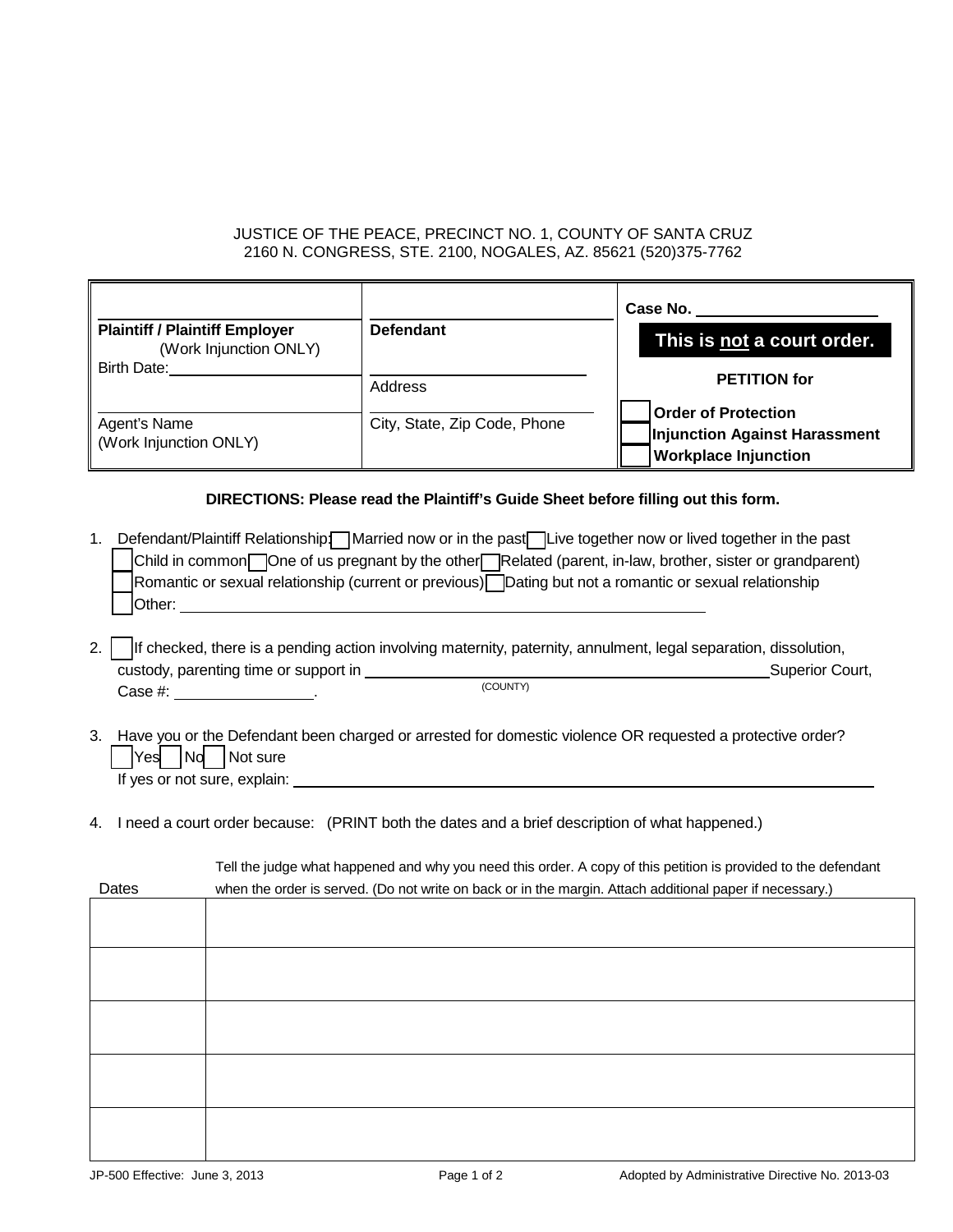Case No.

5. The following persons should also be on this Order. As stated in number 4, the Defendant is a danger to them:  $\frac{(\frac{1}{\sqrt{2}})}{(\frac{1}{\sqrt{2}})}$   $\frac{(\frac{1}{\sqrt{2}})}{(\frac{1}{\sqrt{2}})}$  Birth Date Birth Date Birth Date (\_\_\_/\_\_\_/\_\_\_\_\_) (\_\_\_/\_\_\_/\_\_\_\_\_) **Birth Date** 6. Defendant should be ordered to stay away from these locations, at all times, even when I am not present: Home experiments are all the second states of the second states of the second states of the second states of the second states of the second states of the second states of the second states of the second states of the seco Work when the contract of the contract of the contract of the contract of the contract of the contract of the contract of the contract of the contract of the contract of the contract of the contract of the contract of the School/Others **and the set of the set of the set of the set of the set of the set of the set of the set of the set of the set of the set of the set of the set of the set of the set of the set of the set of the set of the s** 7. [ ] If checked, because of the risk of harm, order the defendant NOT to possess firearms or ammunition. 8. | | If checked, order the Defendant to participate in domestic violence counseling or other counseling. This can be ordered only after a hearing of which Defendant had notice and an opportunity to participate. 9. Other: Under penalty of perjury, I swear or affirm the above statements are true to the best of my knowledge, and I request an Order / Injunction granting relief as allowed by law.

Attest: Plaintiff **Department Clerk Inc.** The United States of Clerk *Judicial Officer / Clerk / Notary* Date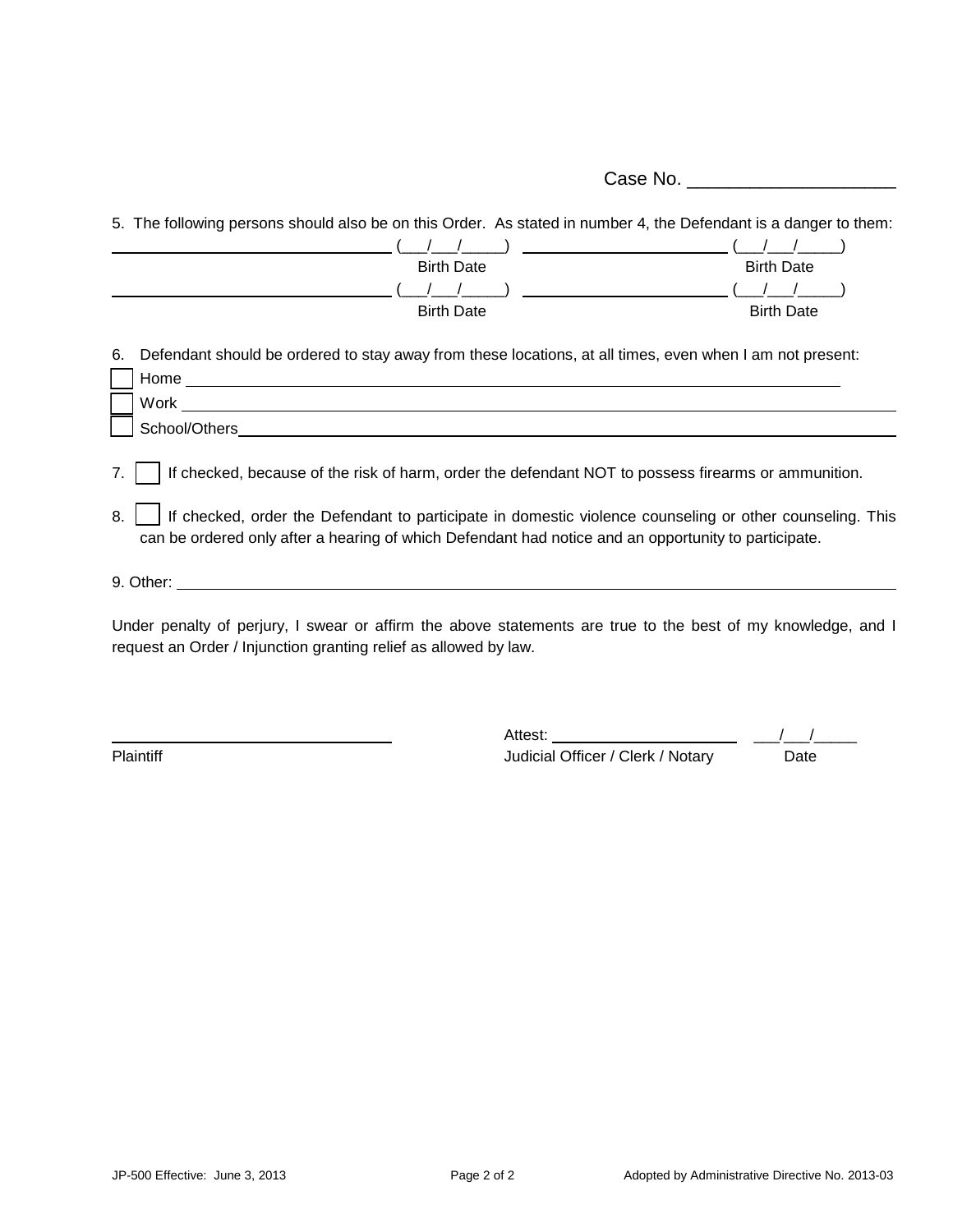# **INFORMATION ABOUT THE DEFENDANT**

The **DEFENDANT** is the person from whom you are seeking protection. (You are the **plaintiff**.)

Your protective order must be served on the **DEFENDANT** by law enforcement or a process server to be in effect. After service, the order is enforceable by law enforcement.

You can help get your protective order served by giving more information about the **DEFENDANT** on the Service of Process Information Form. This will help law enforcement or a process server find the **DEFENDANT** and serve your order. The information you provide on the Service of Process Information Form is confidential.

When you are ready to have your order served, please give the Service of Process Information Form to law enforcement or a process server, along with a copy of the petition, the protective order, the Defendant's Guide Sheet, and the Declaration of Service. The court should provide you with copies of all these forms before you leave the courthouse.